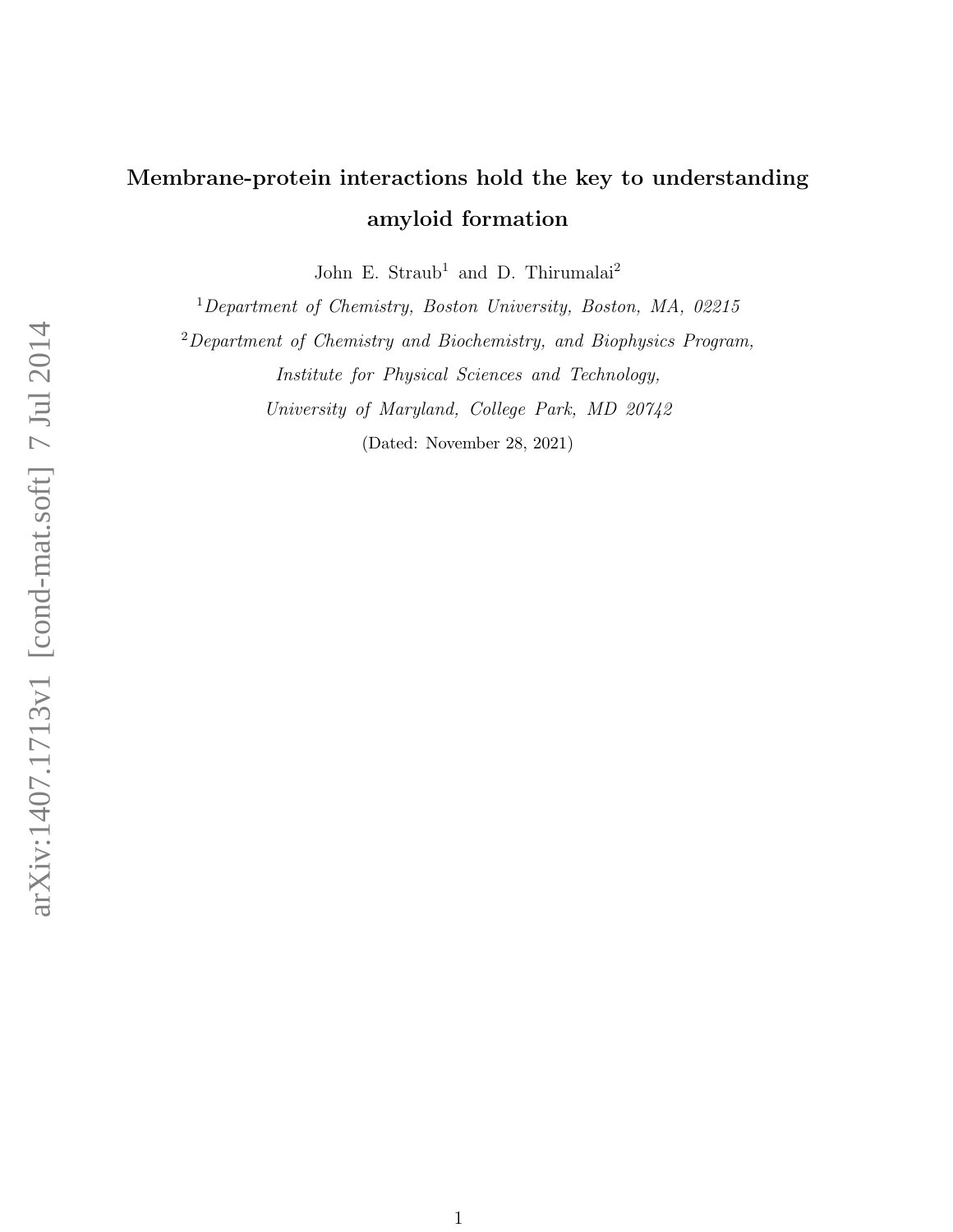Spurred by the appreciation that protein aggregation, leading to amyloid fibril formation, is linked to a growing list of diseases there has been intense effort to understand the factors that trigger association between peptides. This vastly complex field has attracted a variety of approaches ranging from mutational studies at the genetic level to characterization of events at the molecular level of specific proteins. It is unclear if biophysical approaches used to study protein folding in quantitative terms will have a major impact on leading to a cure or management of any amyloid disease, including Alzheimer's Disease (AD). Nevertheless, it is clear that rigorous biophysical methods are needed to gain a deeper understanding of the routes to amyloid formation. After nearly fifteen years of in vitro experimentation and simulations, certain general principles that govern oligomer (suspected to be the cause of toxicity) and amyloid formation have emerged. A few of the most important findings are: (1) All proteins, regardless of whether their aggregation is related to any specific disease, can form amyloid fibrils with characteristic cross  $\beta$  structure [\[1\]](#page-4-0). This finding implies that under suitable conditions favoring aggregation the folded monomeric state is unlikely to be the most stable. Although the possibility that folded proteins are metastable was suggested long ago [\[2\]](#page-4-1), only recently it has been argued that under nominal protein concentrations found in cells the native state is metastable with respect to the fibril state [\[3\]](#page-4-2). (2) The propensity of a polypeptide chain to aggregate is encoded in the the free energies of the spectrum of states of the monomer [\[4\]](#page-4-3). There is a direct correlation between the probability of accessing such aggregation-prone states and the rate of amyloid formation [\[5\]](#page-4-4). (3) Although there are exceptions, solid state NMR experiments [\[6\]](#page-4-5) on a number of systems, show that in the amyloid fibril state the polypeptide chains are arranged as parallel  $\beta$ -sheets, which given the conclusion summarized in (1) implies that the ground state of interacting peptides has universal structural features. (4) Despite the possible universal structure of the fibrils, precise sequence plays a major role in the rate of protein aggregation as well as in the stability of the final product [\[7\]](#page-4-6). Dramatic variations in aggregation rates of mutants of  $A\beta$  peptides [\[8\]](#page-4-7), implicated in AD, validates the importance of sequence.

The general principles that have been discovered, using well-defined systems summarized above are of great significance, and establish the power of biophysical methods. However, the studies leading to these conclusions do not even approximately model the process of in vivo aggregation. For example, it is well-known that in order to understand amyloid formation in vivo it is important to consider interactions of aggregating proteins with membranes, which in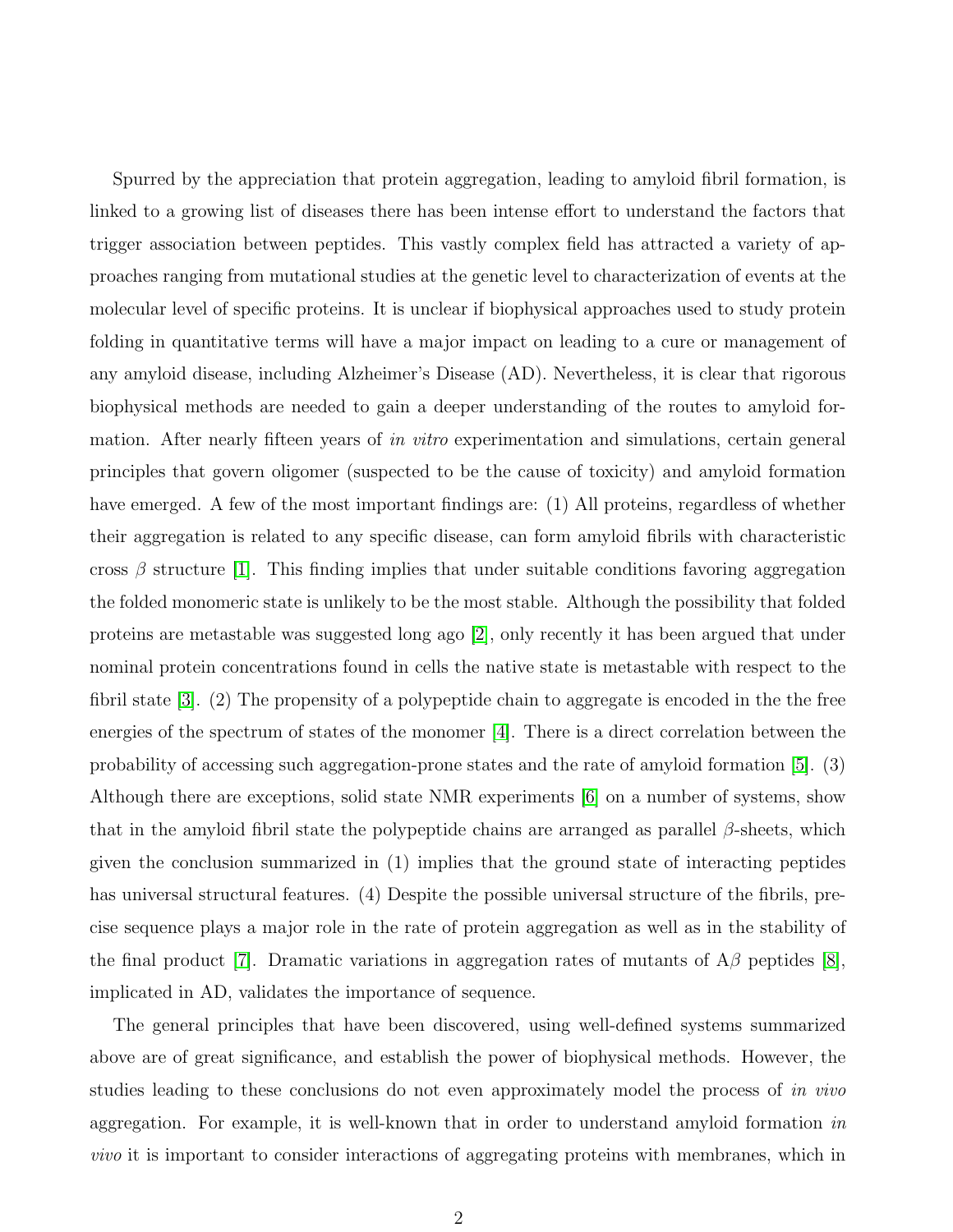the biophysics community has received little attention. In the interesting Perspective appearing in this issue Bucciantini et. al. [\[9\]](#page-4-8) review the specific roles that membranes play in promoting oligomer formation in amyloidogenic proteins with special emphasis on  $A\beta$  peptides. The authors have managed to navigate a substantial portion of the still growing literature to summarize the key membrane characteristics, which are involved in promoting or suppressing oligomer formation. Based on general considerations it is clear that membrane-mediated aggregation should depend on physical properties, such as net charge per unit area and hydrophobicity and hydrophilicity. Indeed, it has been found that membranes composed of anionic phospholipids (such as phosphatidylserine and phosphatidyglycerol) catalyze the formation of amyloids [\[10\]](#page-4-9). The mechanical properties of the fluid membranes also affect interaction between proteins, as demonstrated using continuum theories. Thus, cholesterol (Ch) or crowding agents that effect the overall membrane fluidity also affects aggregation [\[11\]](#page-4-10), as summarized succinctly by [\[9\]](#page-4-8). It is likely that theoretical ideas in the soft matter field could be profitably used to predict generic aspects of membrane-mediated interpeptide interaction.

The specific details of membrane composition, which cannot be easily taken into account using using only the general physicochemical properties, requires a deeper understanding of biological membranes. For example, biological membranes form lipid rafts, which are best pictured as heterogeneous structures. In rafts in neuronal cells, GM1 (see Fig. 2 in [\[9\]](#page-4-8)) is the most abundant ganglioside, and is implicated in AD, Parkinson, and Huntington diseases. Interaction of GM1 with  $A\beta$  might be involved in promoting  $A\beta$  aggregation. Further complicating matters, Ch, whose role in affecting protein aggregation is not fully understood, appears to encourage the formation of islands that are rich in GM1, reminiscent of microphase separation. Based on a study of several model systems [\[12\]](#page-4-11), it has been asserted that in a lipid mixture composition resembling that found in the cerebral cortex,  $A\beta$  peptides were rapidly released resulting in amyloid fibril formation. However, in membranes devoid of Ch and GM1, aggregation did not occur, suggesting that both Ch and GM1 control  $A\beta$  aggregation in neuronal cells. In an insightful study, it has been shown that the Ch effect depends roughly on  $\lambda = [\mathrm{Ch}]/[\mathrm{Pl}],$ where  $[Ch]([PL])$  is the concentration of Ch (phospholipids). At low  $\lambda$  values A $\beta$  aggregation is promoted whereas at higher values there is increased insertion of  $A\beta$  into the membranes, which suppresses aggregation. Therefore, it is important to examine the phase diagram of the ternary (minimum) of Ch, lipids, and  $\mathcal{A}\beta$  before any general conclusion can be drawn. It is worth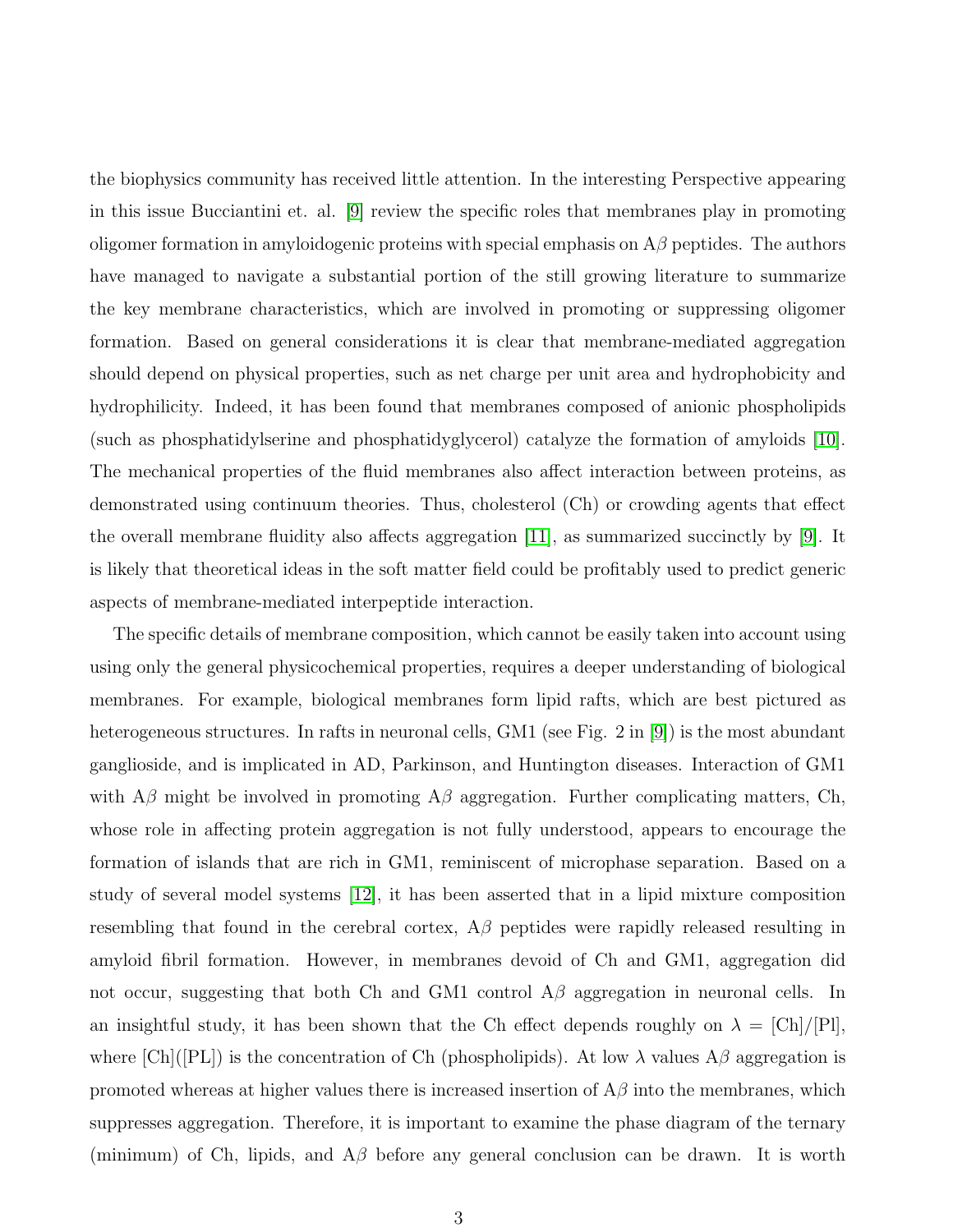emphasizing that lipid composition, which greatly complicates the picture, is an important variable. Because of this model membrane systems are extremely useful in obtaining insights into the aggregation process.

A critical factor that is receiving increasing attention is the determination of the structures and dynamics of the type I transmembrane Amyloid Precursor Protein (APP) found in neural and non-neural cells. The cleavage of APP resulting in  $A\beta$ -peptide of varying lengths is achieved by secretases [\[13\]](#page-4-12). Cleavage occurs in several steps. β-secretase cleaves APP at the β-site, and the extracellular domain of APP disassociates from the remaining protein (APP-C99). Subsequently,  $\gamma$ -secretase cleaves processively with normal termination at the  $\gamma$ -site, which is located on the transmembrane domain of APP-C99, and the product  $A\beta$ -protein is released to the extracellular region (Fig. 1). Many of the familial AD-associated mutations occur close to the secretase cleavage sites (Fig. 1) and, intriguingly, their is evidence that mutations intermediate to the  $\beta$ - and  $\gamma$ -sites may also influence the A $\beta$  product distribution. A major focus of current research on AD is to understand the elementary steps in the cleavage process, with the hope that the design of drugs that modulate the production of deleterious  $A\beta$  products requires a molecular description of the structures of APP-C99 in the presence of membranes. Simulations as well as experiments have firmly established that the flexibility of the GG kink [\[14,](#page-4-13) [15\]](#page-4-14) near the  $\gamma$ -site plays an important role in the production of distinct isoforms of A $\beta$  upon cleavage of APP-C99 by  $\gamma$ -secretase. It is clear that a global understanding of AD (and related diseases) can only be achieved through knowledge of the molecular structures of APP-C99, the details of the cleavage processes by secretases, and characterization of subsequent events leading to aggregation. All of these events involved in AD depend on lipid composition, Ch, and other factors, thus making the biophysics of AD an extraordinarily rich field, which is sure to attract physics-based approaches for years to come.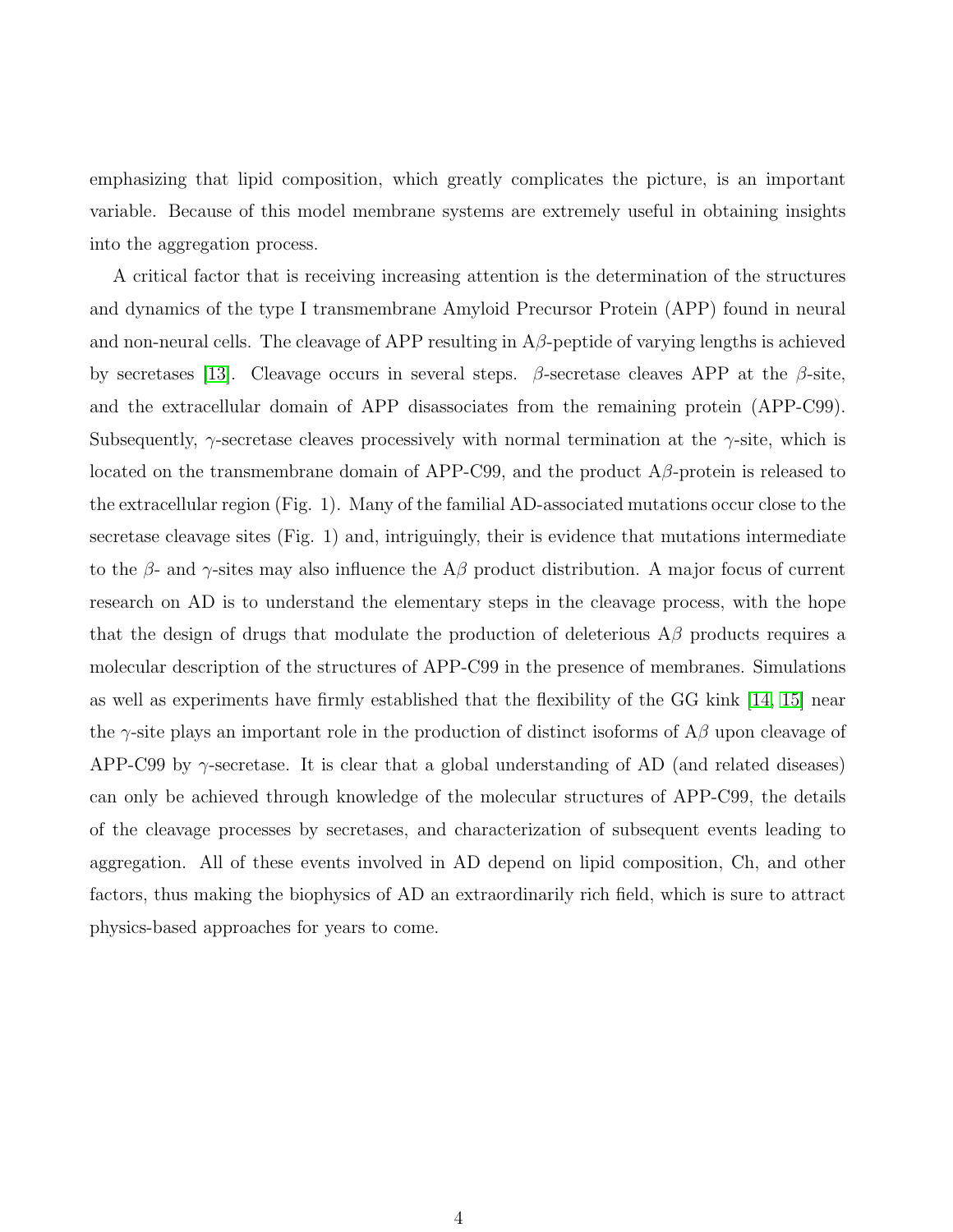- <span id="page-4-1"></span><span id="page-4-0"></span>[1] F. Chiti and C. M. Dobson, Ann. Rev. Biochem. 75, 333 (2006).
- <span id="page-4-2"></span>[2] J. D. Honeycutt and D. Thirumalai, Proc. Natl. Acad. Sci. USA 87, 3526 (1990).
- [3] A. J. Baldwin, T. P. J. Knowles, G. G. Tartaglia, A. W. Fitzpatrick, G. L. Devlin, S. L. Shammas, C. A. Waudby, M. F. Mossuto, S. Meehan, S. L. Gras, et al., J. Am. Chem. Soc. 133, 14160 (2011).
- <span id="page-4-4"></span><span id="page-4-3"></span>[4] B. Tarus, J. E. Straub, and D. Thirumalai, J. Am. Chem. Soc. 128, 16159 (2006).
- [5] M. S. Li, N. T. Co, G. Reddy, C.-K. Hu, J. E. Straub, and D. Thirumalai, Phys. Rev. Lett. 105, 218101 (2010).
- <span id="page-4-6"></span><span id="page-4-5"></span>[6] R. Tycko and R. B. Wickner, Acc. Chem. Res. 46, 1487 (2013).
- <span id="page-4-7"></span>[7] L. Goldschmidt, P. K. Teng, R. Riek, and D. Eisenberg, Proc. Natl. Acad. Sci. 107, 3487 (2010).
- [8] N. Yamamoto, K. Hasegawa, K. Matsuzaki, H. Naiki, and K. Yanagisawa, J. Neurochem. 90, 62 (2004).
- <span id="page-4-9"></span><span id="page-4-8"></span>[9] M. Bucciantini, S. Rigacci, and M. Stefani, J. Phys. Chem. Lett. 5, xx (2014).
- <span id="page-4-10"></span>[10] M. Necula, C. Chirita, and J. Kuret, J. Biol. Chem. 278, 46674 (2003).
- [11] Y. Kim, R. Nakatomi, T. Akagi, T. Hashikawa, and R. Takahashi, J. Biol. Chem. 280, 21515 (2005).
- <span id="page-4-11"></span>[12] Y. Tashima, R. Oe, S. Lee, G. Sugihara, E. Chambers, M. Takahashi, and T. Yamada, J. Biol. Chem. 279, 17587 (2004).
- <span id="page-4-13"></span><span id="page-4-12"></span>[13] M. S. Wolfe and S. Y. Guenette, J. Cell. Sci. 120, 3157 (2007).
- <span id="page-4-14"></span>[14] N. Miyashita, J. E. Straub, and D. Thirumalai, J. Am. Chem. Soc 131, 17843 (2009).
- [15] P. J. Barrett, Y. Song, W. D. Van Horn, E. J. Hustedt, J. M. Schafer, A. Hadziselimovic, A. J. Beel, and C. R. Sanders, Science 336, 1168 (2012).